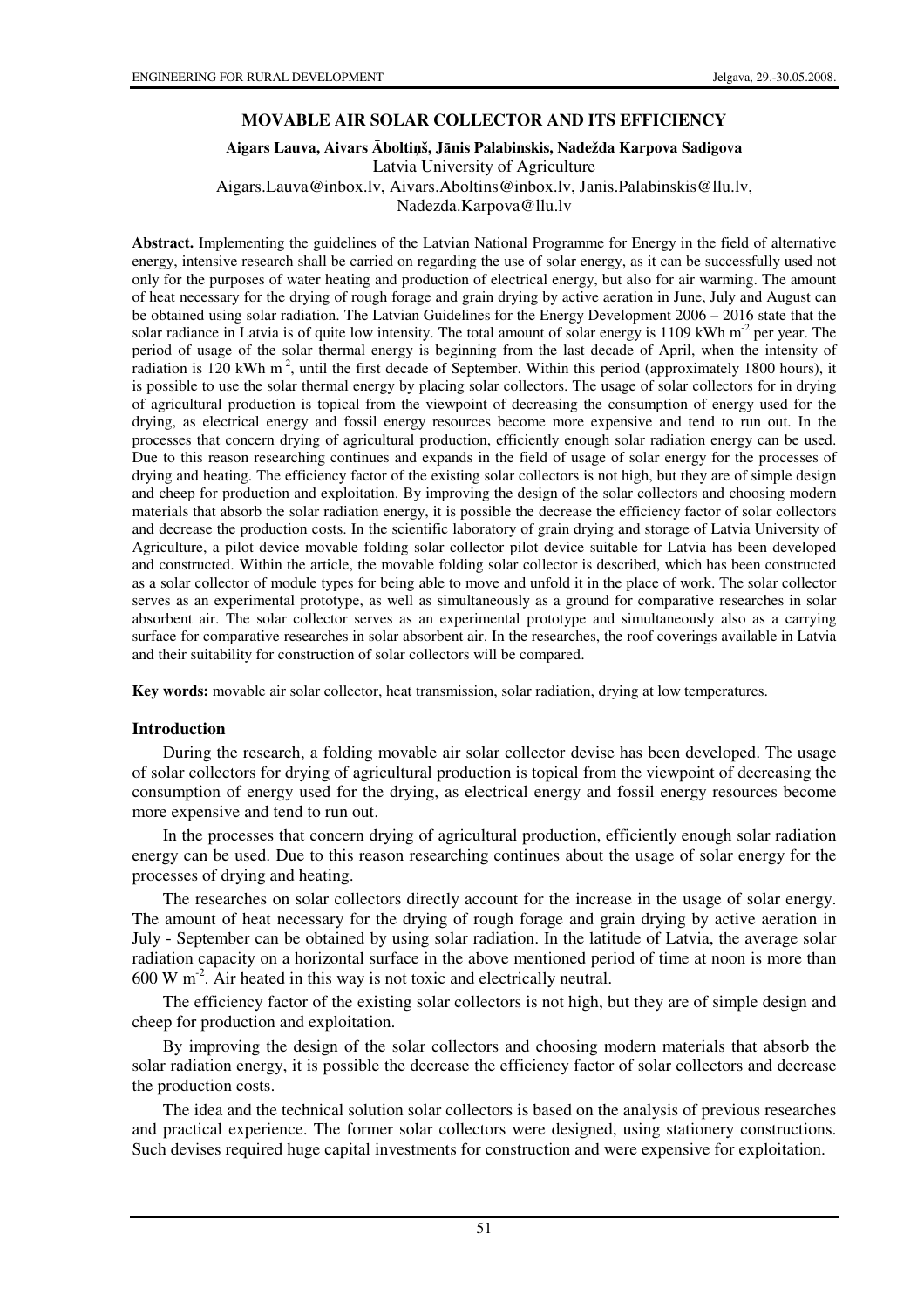## **Materials and Methods**

Thee technical solution of the pilot Project of the concerned folding movable air solar collector is based on the principle of complete mobility and comfort for service (Fig. 1).



Fig. 1. **Movable air solar collector in operating condition and transportation**

The concerned solar collector is a movable device that, if necessary, can be easily moved from one object of aeration to another. It requires one person for service.

The solar collector is planned for small grain amount or bin aeration, as well as for controlling of the idea and technical solution and testing in laboratories. When the project is the implemented, the movable air solar collector will be ready for practical use. The technical solution of the concerned solar collector is based on 3 basic elements – trolley with hydraulically lifted platform in the angle from 0 to 40 °, folding solar collector and a fan with power supply and folding collector.

Industrially produced hydraulically lifted platform trolley TF 30 with lifting power 300 kg and platform size 500 x 850 x 50 mm has been used as the carrying element. The trolley has four wheels and the body mass 77 kg. For ensuring of the solar collector slope, the trolley lifting mechanism was modified so that lifting the solar collector by the help of a hydraulic cylinder, direct slope regulation against the horizontal plane from 0 to 40 ° is obtained.

In the body of the trolley, a telescopically extendible solar collector support is built, that serves as a carrying element for the unfolded solar collector and can simultaneously also serve as a handle used to move the movable air solar collector.

The modules of the solar collectors, which are two, sizes of which are 800 x 1200 x 130 mm, correspond to one of the sizes of Europalette. The module is constructed from 12 mm moisture resistant plywood and the inner surface has been covered with a black mat colour for a more efficient perception of solar radiance. The modules have been fastened with hinges, that serve for unfolding and folding of the modules. Transparent 6 mm thick leaf cell polycarbonide, that is mechanically and atmospherically resistant, as well as sufficiently effective from the viewpoint of thermotechnics, has been used as an element absorbing solar energy.

One of the modules is stationary fastened to the trolley platform, the other – to the first module with hinges. In the module fastened to the trolley, a fan DOSPEL WK 100 is installed with the capacity  $Q = 290$  m<sup>3</sup> h<sup>-1</sup> and the consumed power  $N = 58$  W. For the discharge of the heated air in the desirable aerated material, a flexible collector is used, that is fastened to the exhaust manifold by means of clamps.

### **Results and Discussion**

In order to research in the efficiency of solar collector, in September of 2007 experiments were carried on to determine the degree of air heating in the collector depending on the solar radiation (Fig. 2.).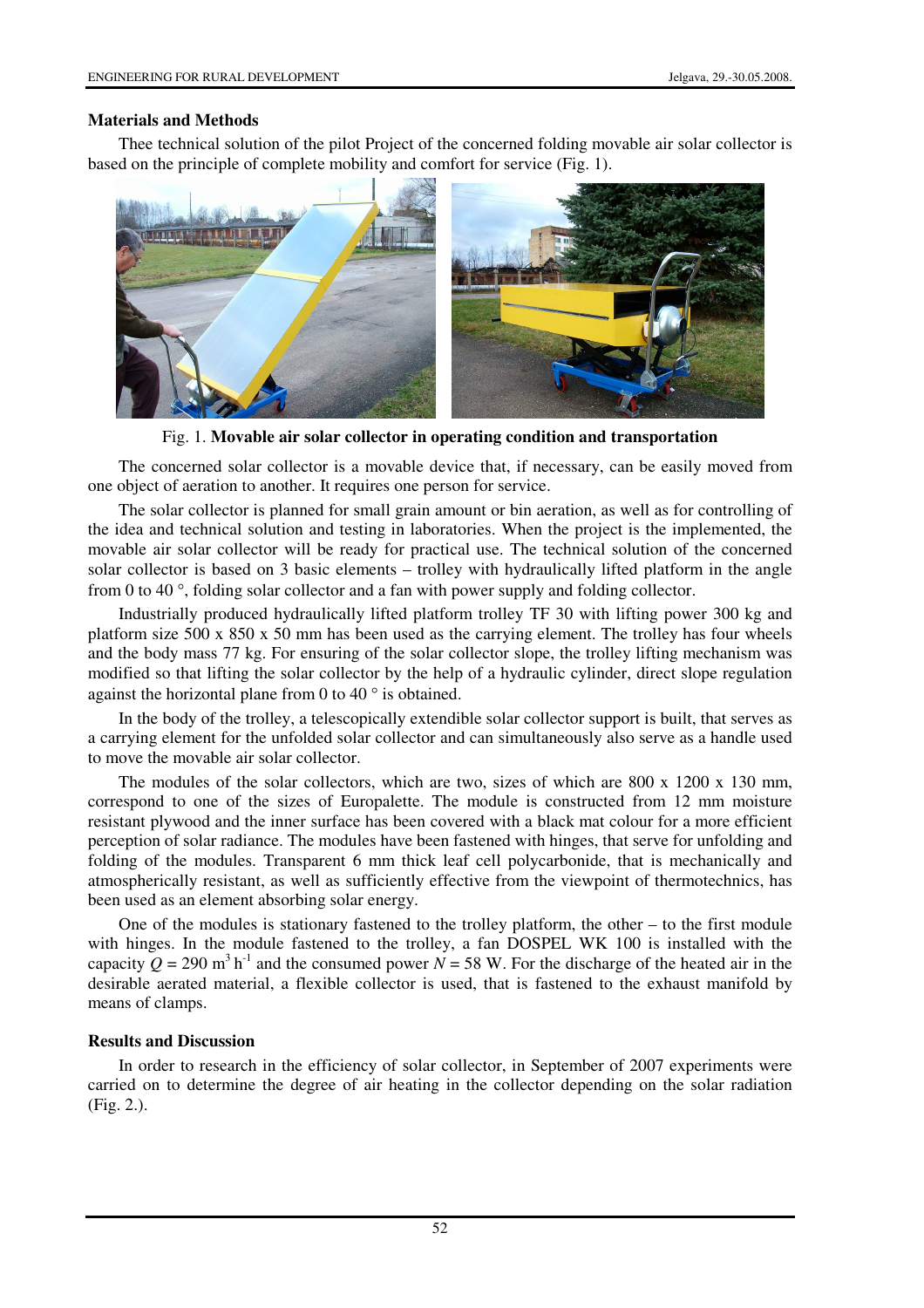

Fig. 2. **Experimental device for researches in movable air solar collector:** 1 – solar radiation meter (pyranometer); 2 – solar lightening measurer; 3 – atmosphere air temperature sensor; 4, 5 – heated air temperature sensors; 6 – fan; 7 – solar collector; 8 – measurement and registration device REG.

The experimental data are registered by the device of measurement and registration of the temperature, radiation and lightening  $REG - 01$ . The device is equipped with 16 temperature indicators and sensors of solar radiation and lightening measurement. The time for reading the data may be programmed beginning from 1 minute to 99 minutes. The registered data remains in the memory of REG (space for 16384 entries) and, if necessary, can be sent to a computer for archiving and future processing. For the evaluation and analysis of the results, software REG – 01 has been developed for sending the registered data to a computer and processing. The information is stored in a table and, if necessary, can be reflected also graphically.

The measurements of temperature included determination of the inlet air, the outlet air, as well as the temperature in the middle of the collector, that is, between the first and the second section. The measurements were performed once in a minute.

The experimental data of September 7 (within the time period of 12.00 to 16.00) are indicated in Fig. 3, but the data of September 12 (within the time period of 11.30 to 15.30) are indicated in Fig. 4.



Fig. 3. **Subjection of air temperatures to the intensity of solar radiation (September 7, 2007):**  $\triangle$  – atmospheric;  $\blacksquare$  – in the middle of the collector;  $\blacklozenge$  – outlet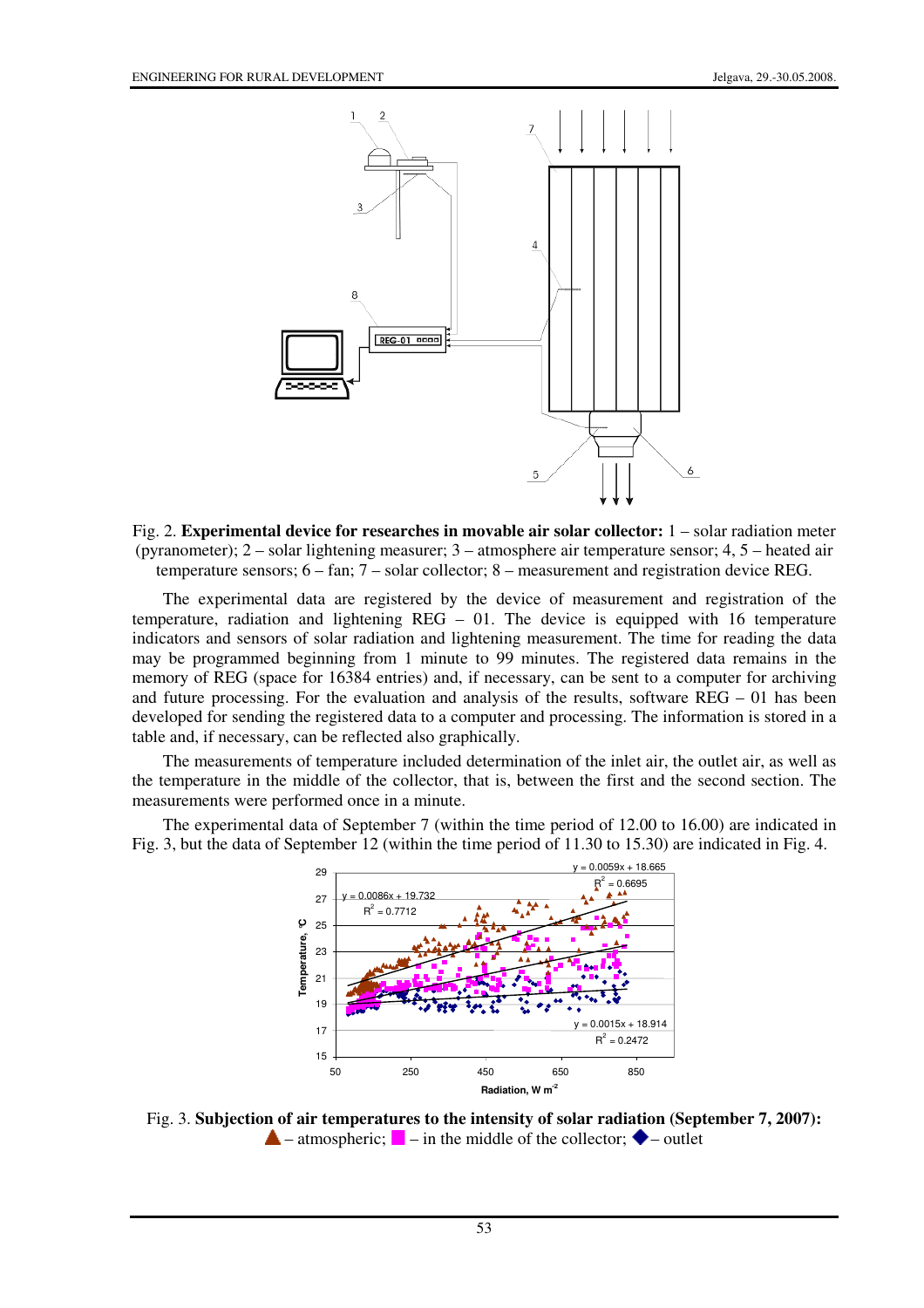![](_page_3_Figure_2.jpeg)

Fig. 4. **Subjection of air temperatures to the intensity of solar radiation (September 12, 2007):**  $\blacktriangle$  – atmospheric;  $\blacktriangleright$  – in the middle of the collector;  $\blacklozenge$  – outlet

The efficiency of operation of the solar collector depends on the degree of air heating, that is, the increase of the temperature passing through the collector. The increase in the temperature in the middle of the collector and leaving it is reflected in Fig.  $5 - 7$ .

![](_page_3_Figure_5.jpeg)

Fig. 5. **Increase in the temperature depending on the solar radiation (September 7, 2007)**

![](_page_3_Figure_7.jpeg)

Fig. 6. **Increase in the temperature depending on the solar radiation (September 12, 2007)** 

In the experimental results, it can be seen that at an average capacity of solar radiation on the horizontal surface ( $> 600 \text{ W m}^{-2}$ .) the average air heating degree is 6 degrees. Besides, quite a high correlation can be observed between the solar radiation intensity and the degree of heating (more than 0.6).

It should be considered that solar radiation substantially changes when a cloud covers the sun, but the collector itself has much more inertia and it does not cause serious changes in the operation of the collector.

This inertia can be observed also in the beginning of the operation of the collector (Fig. 8, 9). The experiment was done in September 25, in the time period from 13.15 to 16.15.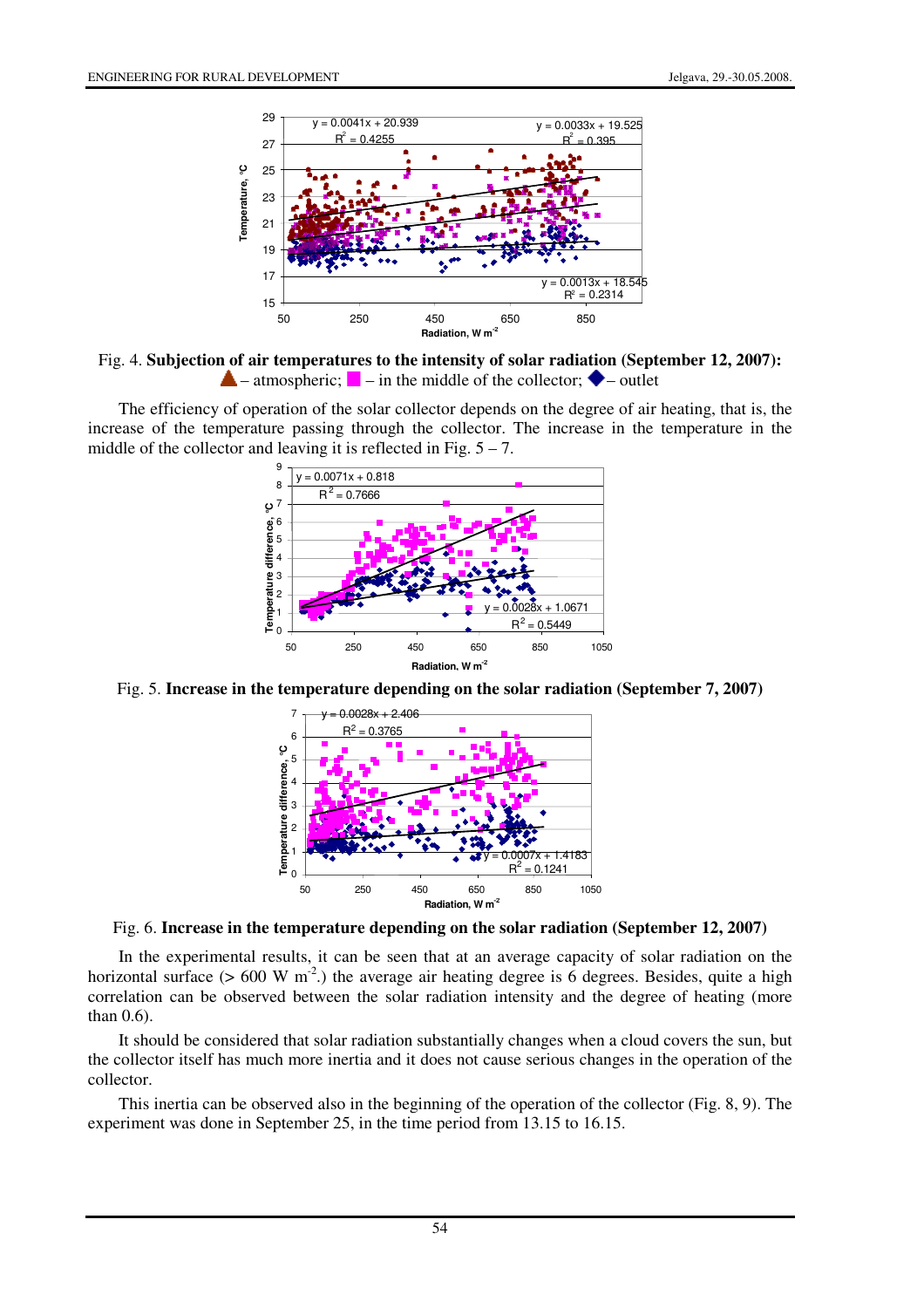![](_page_4_Figure_2.jpeg)

Fig. 7. **Increase in the temperature depending on the solar radiation (September 25, 2007)**

It can be seen that only after a long enough period of time the collector can work at its optimal productivity, as the sorbent has not yet properly absorbed the solar energy and heated for being able to return its accumulated energy to the air flowing through.

![](_page_4_Figure_5.jpeg)

Fig. 8. **Air heating degrees depending on the solar radiation 10 minutes after the beginning of operation of the collector (September 25, 2007)**

![](_page_4_Figure_7.jpeg)

Fig. 9. **Air heating degrees depending on the solar radiation 20 minutes after the beginning of operation of the collector (September 25, 2007)**

As it can be seen, the relation of the solar radiation and the heated air becomes closer, as the process becomes more stationary. We should not forget that during four hours the sun angle essentially changes against the surface of the collector, causing dispersion in the result.

As the capacity of the electric motor of the collector  $Q = 290$  m<sup>3</sup> h<sup>-1</sup>, the experiment lasts for 4 hours, and we assume the heating degree for air in the average to be five degrees, the necessary amount of heat is 7549 kJ [1]. On the other hand, the energy consumed by the electric motor, which is necessary for ensuring the airflow in the collector for 4 hours, is approximately 835 kJ (calculated for the particular fan model, which is used in the module of the collector). This proves the high efficiency of the collector, as well as usefulness.